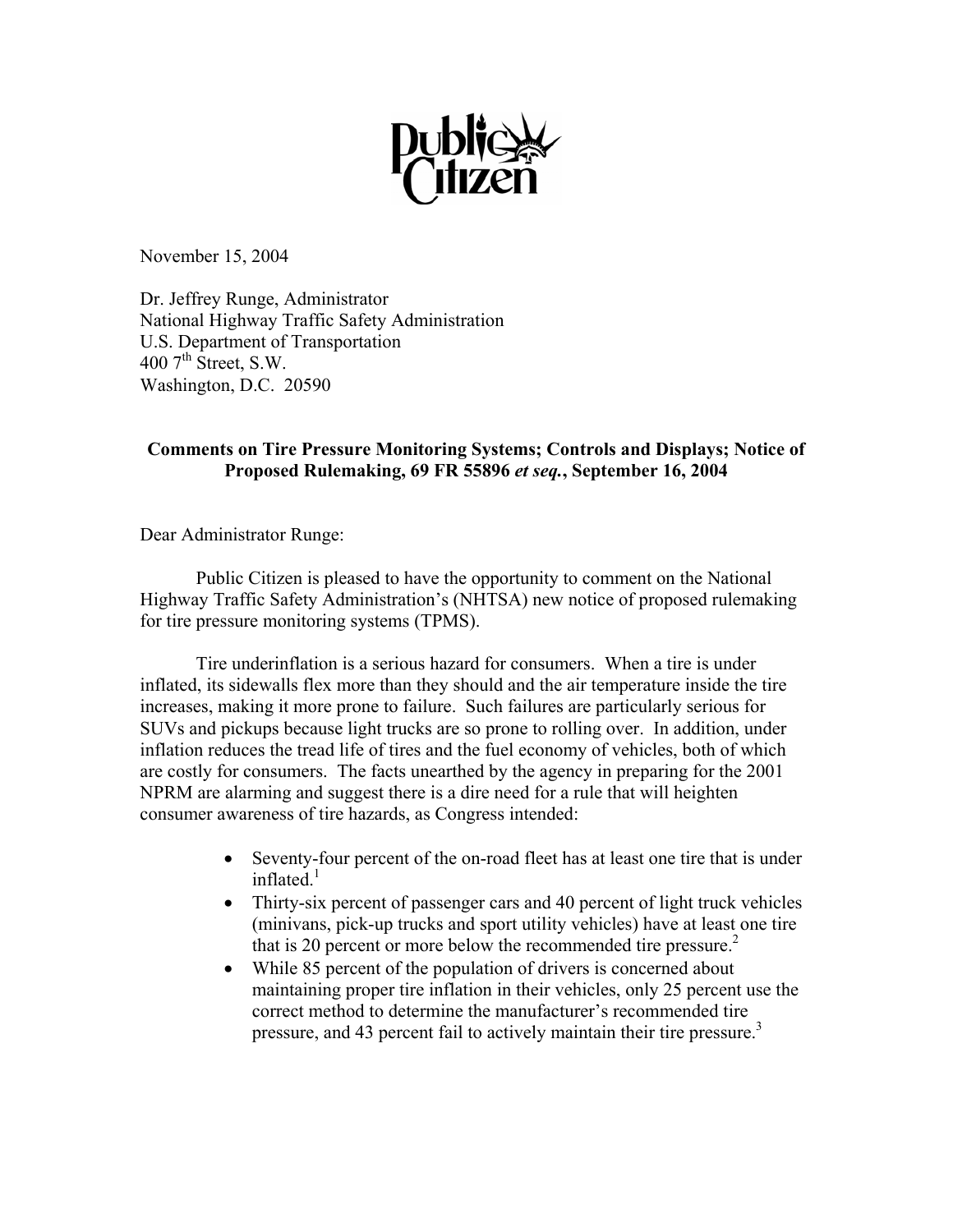- Worn tire tread may reflect continuous driving on under inflated tires; nine percent of vehicles sampled had at least one tire that was bald, that is, with tread wear at or below two  $32<sup>nds</sup>$  of an inch.<sup>4</sup>
- Radial tires, which are standard equipment on most new cars, can lose much of their air pressure and still appear to be fully inflated,  $5$  yet between 6 and 16 percent of drivers admitted to checking their tire inflation levels visually.<sup>6</sup>
- While more than 90 percent of gas stations have air pumps, nearly 10 percent are out or order; 50 percent lack gauges to measure air pumped into the tire; and 20 percent of those that do have pumps give inaccurate readings, reflecting an inflation level that is as much as 4 psi more than the air pressure actually in the tire.<sup>7</sup>

### *Action on Tire Pressure Monitoring Rule Is Long Overdue*

 The agency's proposed tire pressure monitoring rule is long overdue. After a lawsuit brought by Public Citizen, the United States Court of Appeals for the Second Circuit issued an order overturning the agency's rule as contrary to directions from Congress to protect consumers by indicating when any tire on the vehicle was significantly under-inflated.

The Court's decision in August 2003 directed the agency to develop a new rule, and the agency could have written a new final rule in a timely fashion. However, NHTSA dragged its feet, doing nothing over the entire past year and forcing Public Citizen to return to Court in July 2004 to ask the Court to order the agency to act. Rather than issuing a new final rule as it originally said was its intention and as it should have, the agency issued a proposal and opened yet another delay-inducing docket on the rule.

If the agency had issued an appropriately strong final rule from the beginning, direct systems that truly provide prompt warning of dangerous underinflation would be available to all consumers now, and the continuous monitoring of all four tires on the dashboard might have triggered a cultural sea-change in attention to tire safety.<sup>8</sup> In addition, manufacturers of these systems would further invest to perfect future direct systems. Consumers who regularly monitored their tire conditions would see cost savings in gas from improved fuel economy, cost savings on the longer tread life of their tires, and, most importantly, fewer tire-related crashes.

We urge the agency to issue a new and legal final rule promptly and without further delay. According to agency calculations, 149 needlessly die each year that this rule remains in limbo, meaning that the delay incurs, according to a term coined by OMB Administrator John Graham, the "statistical murder" of these 149 people.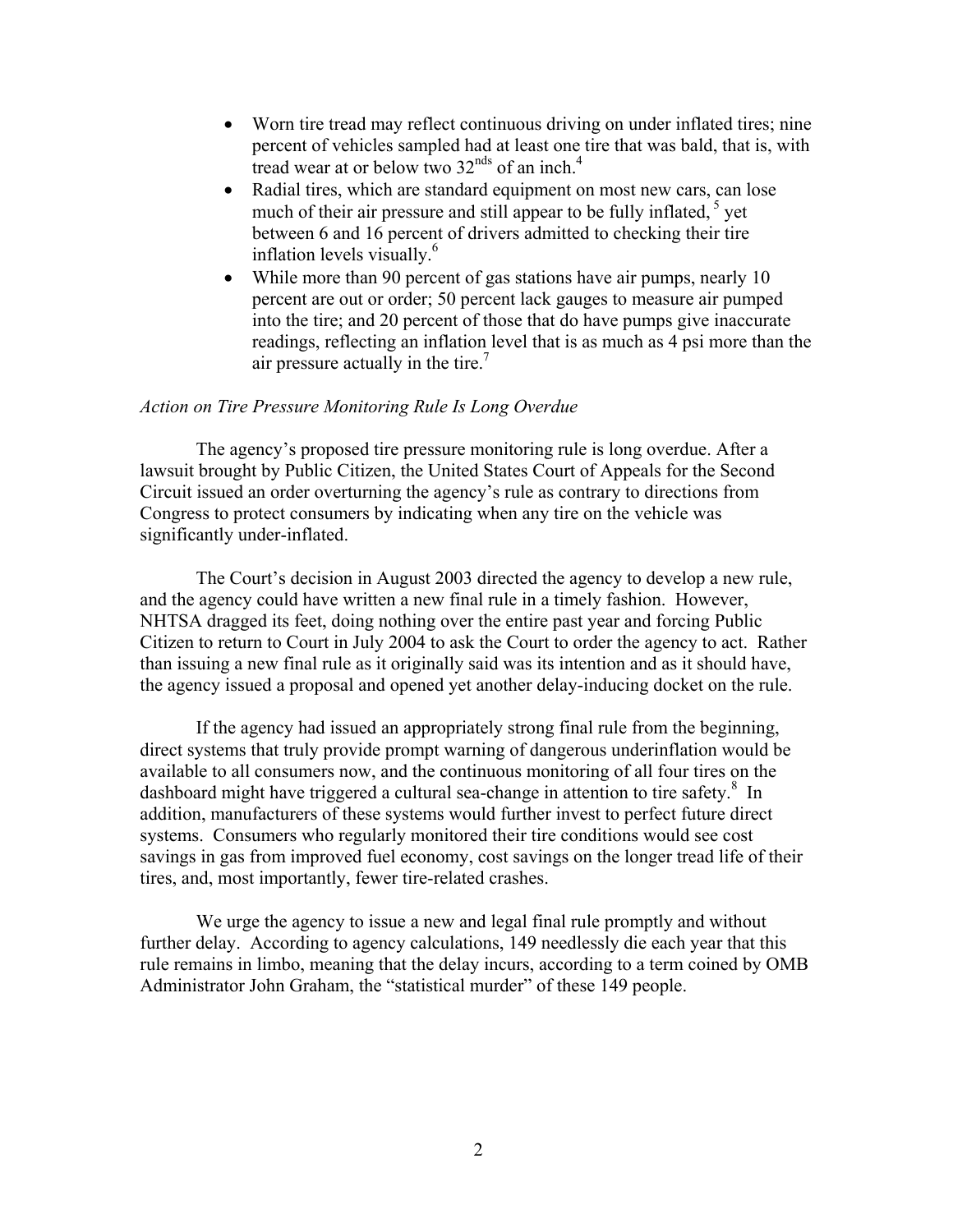### *Many Elements of Proposal Are Reasonable*

NHTSA's proposal largely reflects the Court's determination that its previous rule was inadequate, leaving too many drivers and passengers unaware of dangerously underinflated tires. Some of the elements of the proposed rulemaking are non-controversial: Public Citizen supports most of NHTSA's proposal concerning the telltale color, ignition interface, and bulb check. Moreover, we also support the agency's proposal to use a performance check of TPMS operation on the Southern Loop Treadwear Course. The agency took a similar approach when adopting the ABS requirement for combined vehicle tractors. Finally, we reluctantly support the compliance dates and associate actions. While some phase-in time is required for the automakers and suppliers, the agency has been recklessly slow in proposing this regulation given its potential to save about 150 people a year.

#### *Separate Underinflation and Malfunction Telltales Needed to Prevent Confusion*

Public Citizen believes strongly that the agency should require separate warning indicators for underinflation and for TPMS operating malfunction. We believe a telltale that operates as a combined underinflation and malfunction indicator could confuse some motorists and slow down reaction time in potentially dangerous crash avoidance situations. A combined indicator could particularly be a problem for older drivers, who tend to have poorer vision capabilities and slower reaction times.

#### *Flashing Warnings Imply More Urgency than Continuously Illuminated Warnings*

We believe that NHTSA should require that the warning indicators for underinflation and for TPMS operating malfunctions flash when indicating a problem.

In the case of separate malfunction and underinflation indicators, the agency proposes that the indicators would light up when a malfunction/tire underinflation is sensed and remain illuminated continuously, whenever the ignition locking system is in the 'Run' configuration, while the problem persists. Moreover, the agency states in the section responding to petitions regarding reconfigurable displays that "we want to emphasize that under this proposal, the TPMS telltale would not be permitted to flash or cycle when performing its underinflation detection function."<sup>9</sup>

We believe, however, that a flashing malfunction indicator would be more likely to be associated with danger by the driver than a continuously illuminated indicator, which drivers may associate with a less urgent condition. The agency offers no explanation or supporting research, either in this NPRM or in earlier associated notices, for its statement in the reconfigurable displays section of the NPRM essentially giving notice that the agency will not consider telltales that "flash or cycle."

Moreover, we do not agree the agency's proposal in the case of a combined TPMS malfunction/underinflation telltale: that the indicator flash only for the first minute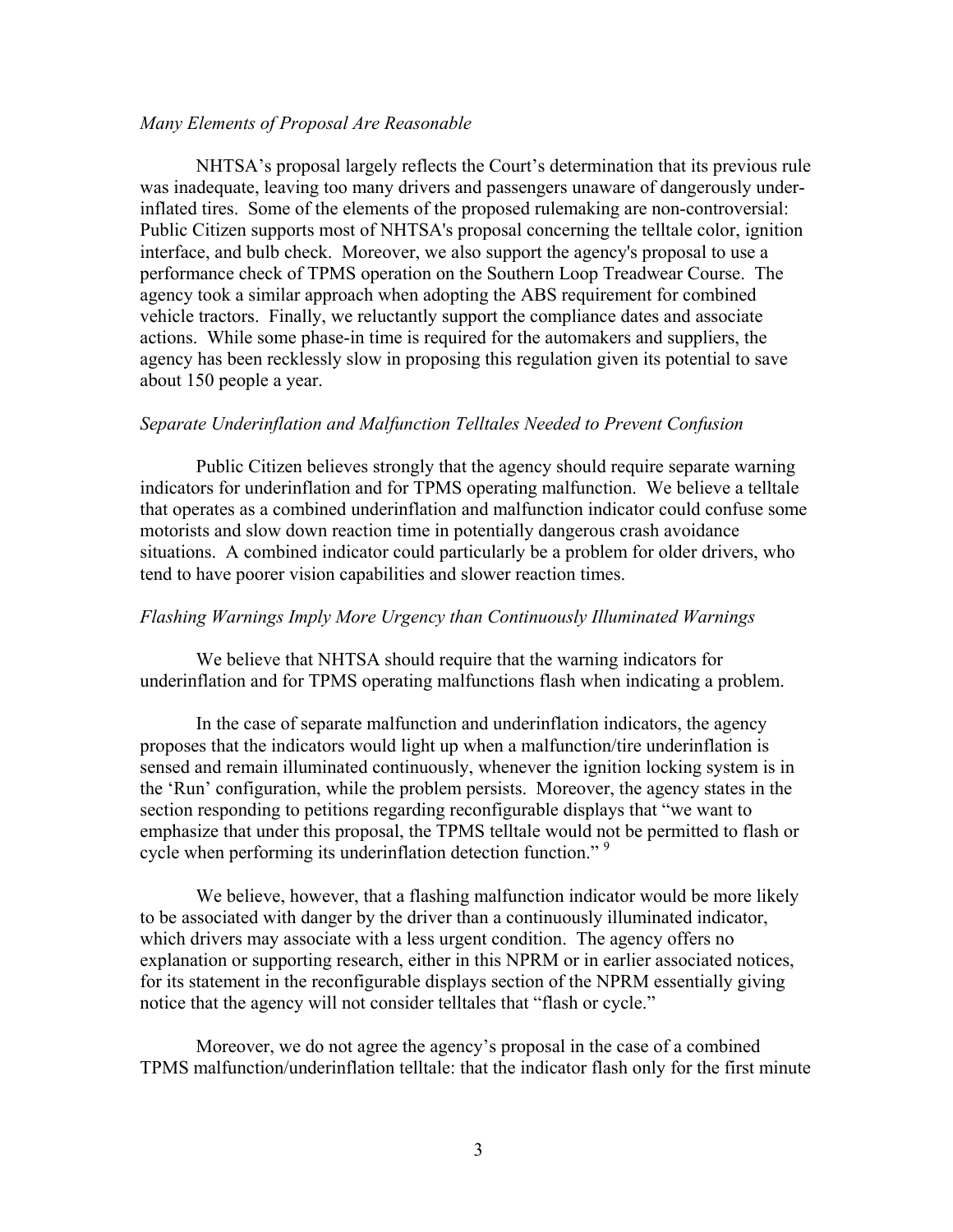## before becoming continuously illuminated. *The indicator should flash continuously so long as the respective problem is detected and the ignition locking system is in the 'Run' configuration*.

We believe that this flashing warning indicator would increase the likelihood of provoking driver response to address an underinflation problem, and it is unlikely this warning would become a "nuisance" and be ignored by the driver. The agency provides no research to back up such a claim against a flashing indicator — just as it failed to do with its "nuisance" argument used against proposing a 20-percent underinflation warning threshold (see below).

## *Flashing Warning Indicators Can Provide Improved Information to the Driver*

Flashing indicators, moreover, could provide improved information to the driver in the case of the underinflation indicator — not completely unlike the suggested allowable addition of a red underinflation indicator light that could illuminate when a tire reaches a level of underinflation that a manufacturer considers particularly dangerous. For example, an underinflation indicator could flash increasingly fast as a tire continues to lose air after having reached the threshold for the illumination of the indicator.<sup>10</sup>

## *TPMSs Should Detect and Indicate Underinflation Promptly Regardless of Driving Conditions*

TPMSs should be able to detect tire underinflation and indicate the problem on the underinflation telltale within one minute so as to provide the driver with sufficient warning before vehicle crash avoidance capabilities are compromised. We are not alone in our concerns. The Rubber Manufacturers Association (RMA), a trade organization whose members include all the major national tire manufacturers, also supports an underinflation telltale that quickly illuminates after underinflation occurs in one or more tires:

> [A]t the time of the warning, and while driving at highway speeds, handling and stability should not be so diminished by lack of tire inflation pressure, that the driver may not be able to safely maneuver the vehicle without running the risk of causing an accident, such as rim-tripped rollover. $11$

Public Citizen objects to what appears to be the unjustifiable lowering of the safety bar in order to accommodate more manufacturers. This is something that was specifically rejected by the Court in *Public Citizen v. Mineta.* Direct TPMSs could easily meet a one minute underinflation detection requirement, but indirect systems could have difficulty meeting such a requirement. Although NHTSA makes no mention of this performance difference in this recent NPRM, in its earlier NPRM the agency stated that it had "received data from TPMS manufacturers indicating that direct TPMSs can alert the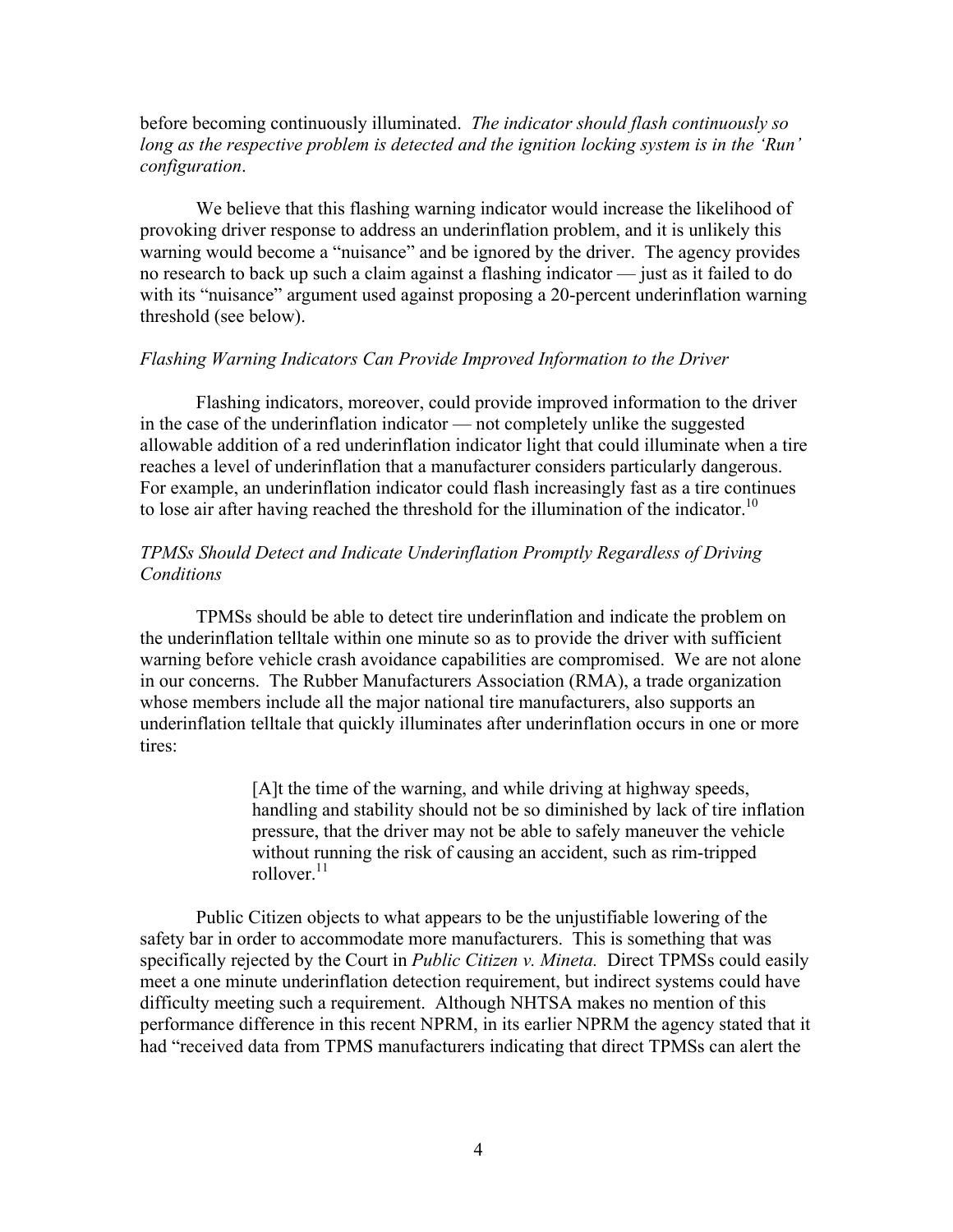driver in less than one minute after a tire becomes significantly under-inflated, while indirect TPMSs can take up to ten minutes to do so." <sup>12</sup>

Moreover, we strongly object to the specifications suggested by the agency in its proposed paragraph "System detection phase," in which the TPMS telltale would not have to illuminate until the vehicle has traveled in one direction for ten minutes cumulatively, including the possibility of the vehicle traveling up to seven minutes cumulatively in one direction and then traveling backwards up to three minutes in the opposite direction. This paragraph would lower safety because so many suburban/urban trips involve frequent changes in direction. A family could drive for a half hour in their neighborhood and not even have the TPMS functional. This is intolerable. Direct TPMSs can detect underinflation as soon as the key is turned, no driving even required.

We are also very concerned by the agency's proposal that TPMSs not be required to function at speeds that are typical of highway vehicles. The highway speed limits in most states are 65 to 75 mph, and tires are more likely to fail at high speeds because of added stress and heat. The agency also states in its earlier final rule that "[u]nderinflation, along with high speed and overloading, can cause tire blowouts." 13 Moreover, NHTSA specifically cites high speed driving as a contributing factor to the risk of tire failure in its tire safety brochure, "Tire Safety: Everyone Rides on It."<sup>14</sup>

Despite this, the agency is proposing to require TPMS operation only between 31.1 mph to 62.2 mph.<sup>15</sup> This is completely contrary to the purpose of the TREAD Act and NHTSA's mission as a highway safety agency. While indirect TPMSs have difficulty accurately detecting underinflation at high speeds, direct TPMSs do not present such a problem. We concur with RMA's comment that "the TPMS [proposed standard] does not include test conditions that represent the read world, and in particular those real world conditions where a tire may fail due to under-inflation." <sup>16</sup> The agency should require a TPMS that can promptly detect and indicate to the driver tire underinflation, regardless of the driving conditions.

The agency claims it has designed a "technology-neutral" standard, yet elements of the standard, like the contorted "system detection phase" condition and limited speeds at which a TPMS would be required to operate, are blatantly crafted for the singular purpose of accommodating a less effective safety technology — indirect TPMSs — when direct TPMS technology can immediately detect tire inflation levels without any special driving conditions. The Court was clear in *Public Citizen v. Mineta* that the agency cannot lower safety requirements simply to accommodate inferior technology when effective and affordable technology already exists.

#### *TPMSs Should Operate on All OEM Replacement and Full-sized Spare Tires*

NHTSA answered several petitions from the auto industry, granting its pleas to let manufacturers off the hook if their tire pressure monitoring systems do not work with replacement or spare tires. This decision by NHTSA is absurd, because vehicles always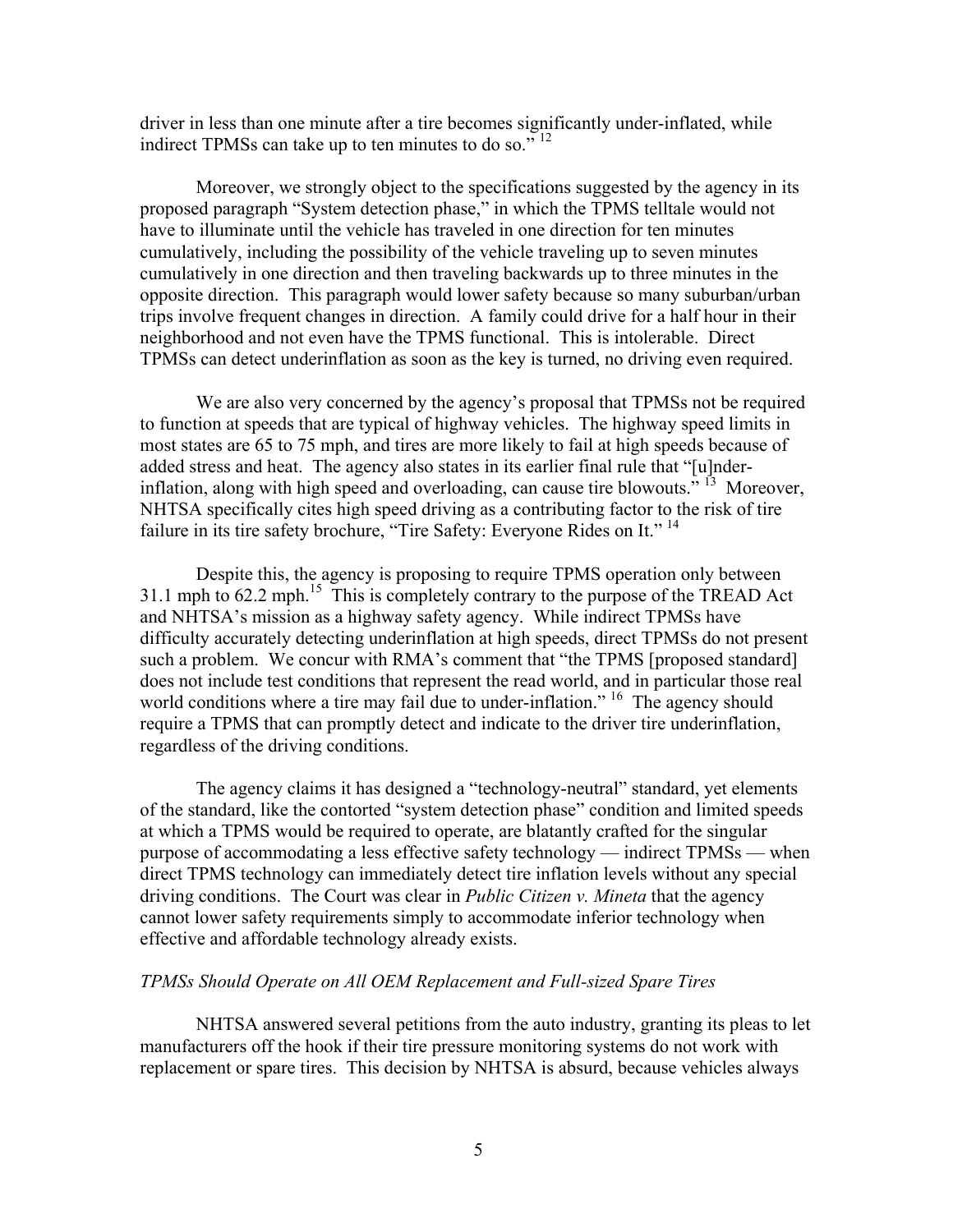require several sets of tires throughout their lifetime.<sup>17</sup> It is feasible for manufacturers to recommend replacement tires that would work, and for the technology to be flexible enough to accommodate new tires. Moreover, in the case of when a manufacturer supplies a vehicle with an OEM full-sized spare tire, there is no visible incentive for a driver to swap the spare for a new tire after having put on the spare in the case of a flat tire. The full-sized spare will feel like the original tire to the driver. NHTSA should require that all replacement tires and OEM full-sized spare tires to be operational with the TPMS.

# *The Adoption of a TPMS Underinflation Warning Threshold of 25-percent Compromises Safety for the Sake of Accommodating Indirect TMPSs*

The agency should set a TPMS standard of four-tire, 20-percent underinflation detection, not four-tire, 25-percent detection, because the more stringent standard would significantly improve safety while maintaining reasonable cost-effectiveness. The agency misuses the *Public Citizen v. Mineta* decision. The decision did not preclude the agency from presenting its own thorough justification for the proposed 25-percent standard instead of the 20-percent standard.<sup>18</sup>

Moreover, it is clear that the agency has lowered the safety bar in this rulemaking to accommodate indirect and hybrid TPMSs. The 25-percent detection threshold was proposed specifically for this purpose, as the agency itself said in the later-vacated 2002 final rule:

> The agency created the other option by adjusting the definition of "significantly under-inflated" for the four-tire option to 25 percent (instead of 20 percent) so that improved indirect TPMSs and hybrid TPMSs could be used to comply with the TPMS standard.<sup>19</sup>

Yet, as already mentioned above and as Representative Markey (D-Mass.) forcefully pointed out in the hearing before the House of Representatives Subcommittee on Commerce, Trade, and Consumer Protection on February  $28<sup>th</sup>$ , 2002, an indirect TPMS is significantly less effective than a direct TPMS:

- Indirect systems are only available on vehicles with antilock brakes, which are the more expensive vehicles on the highway.
- Because it measures differences in rotational speed of tires rather than directly measuring inflation levels, it works only if one tire is more than 25 percent less inflated than the others; the direct system, by contrast, provides continuous readouts on the dashboard *in addition to warnings at underinflation levels of 20 percent*, so that conscientious consumers can adjust tire inflation levels to keep them right at the recommended level, thereby preventing the repeated, cumulative damage to tires.
- Indirect systems do not work if all four tires are equally under inflated, not an unlikely scenario if they are checked or purchased at the same time.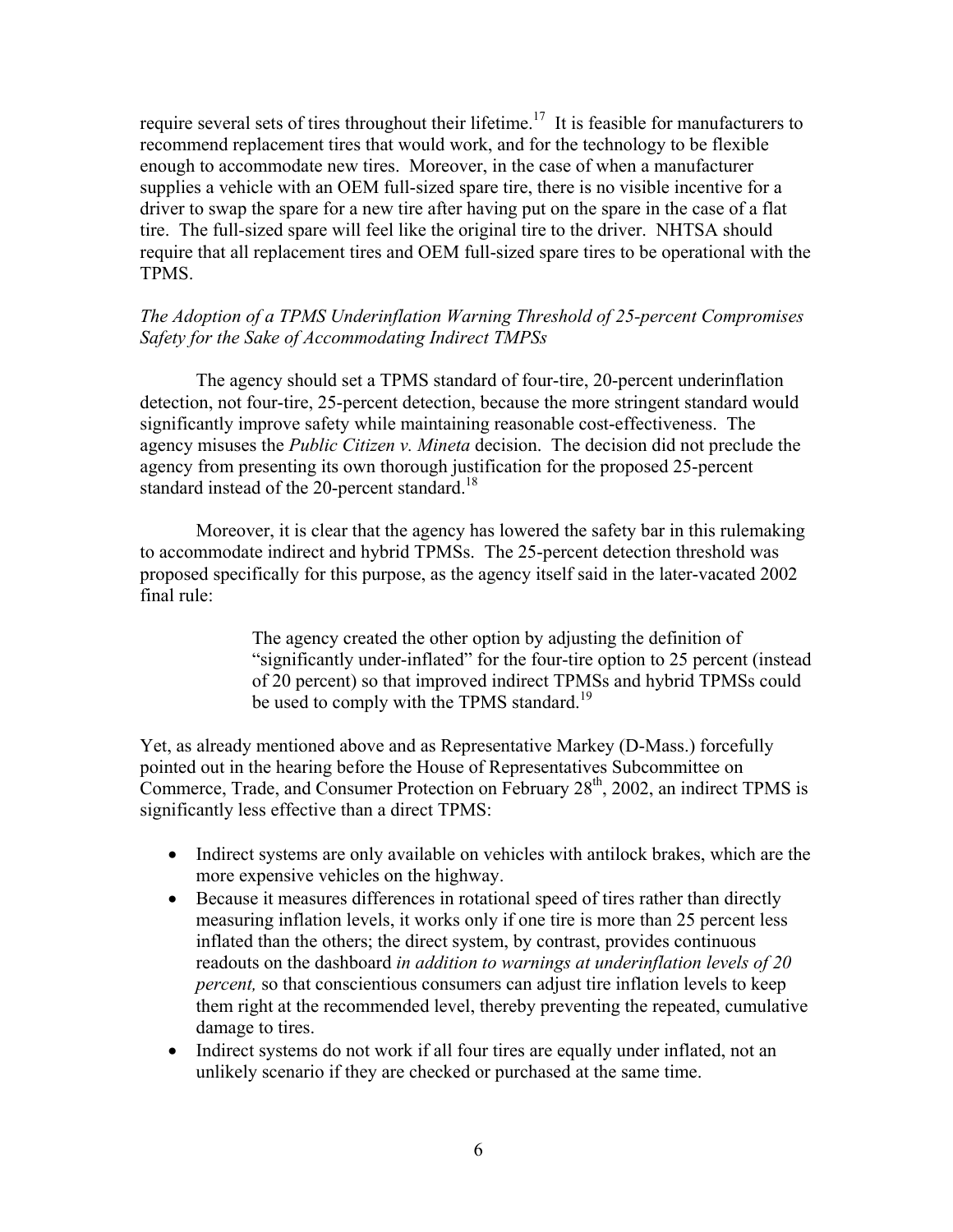- It also does not work if two tires on the same axle *or* the same side of vehicle are equally under inflated, but does work if diagonal tires are equally under inflated, a shell game that is certain to confuse and frustrate consumers. By comparison, the direct system monitors inflation changes in all four tires and any tire combination.
- The vehicle must be moving for the system to work, so it cannot be used to check proper inflation at a gasoline station while consumers are inflating the tire and will only alert consumers once they are already on the road.
- Indirect systems have difficulty accurately detecting tire pressure when a vehicle travels at higher speeds, such as 65 or 70 mph, which are typical speeds for vehicles on the highway.
- The indirect systems were, overall, less reliable in notifying consumers of serious underinflation levels.

## *The Agency's "Nuisance" Argument Against a 20-percent Threshold Is Completely Unsubstantiated*

The agency's assertion that "setting a lower threshold [for underinflation warnings] could result in a higher rate of non-response by drivers who regard the more frequent notification as a nuisance" is purely speculative. The agency provides no data to support the claim that a 20-percent standard, as opposed to a 25-percent standard, would increase the risk of the TMPS warnings becoming a "nuisance" to the driver and being disregarded.

The agency cited the "nuisance" argument in its 2001 NPRM and the vacated 2002 final rule, also without any supporting research. In these notices, however, the agency was only concerned with thresholds for underinflation warnings that were more stringent than 20-percent — such as a 10-percent standard.<sup>20</sup> In this new NPRM, despite no new research, the agency now somehow claims that it can draw a bright line between the 20-percent and 25-percent thresholds based on the alleged "nuisance" risk. NHTSA, however, even states earlier in the notice and in clear contradiction with this assertion:

> There does not appear to be specific threshold level at which benefits are maximized by a combination of minimum reduction in placard pressure and maximum response by drivers. $21$

Public Citizen requests that NHTSA provide substantive driver behavior research to support this uncorroborated contention. In its absence, NHTSA should abandon this flimsy argument and set a 20-percent TPMS standard.

## *NHTSA Rulemaking Submissions Actually Provide Substantial Support for a 20-percent Standard*

The agency claims in this notice that "degradation in vehicle braking and handling performance does not become a significant safety issue at small pressure losses." Yet the record reflects no real-world testing by the agency. The agency must perform actual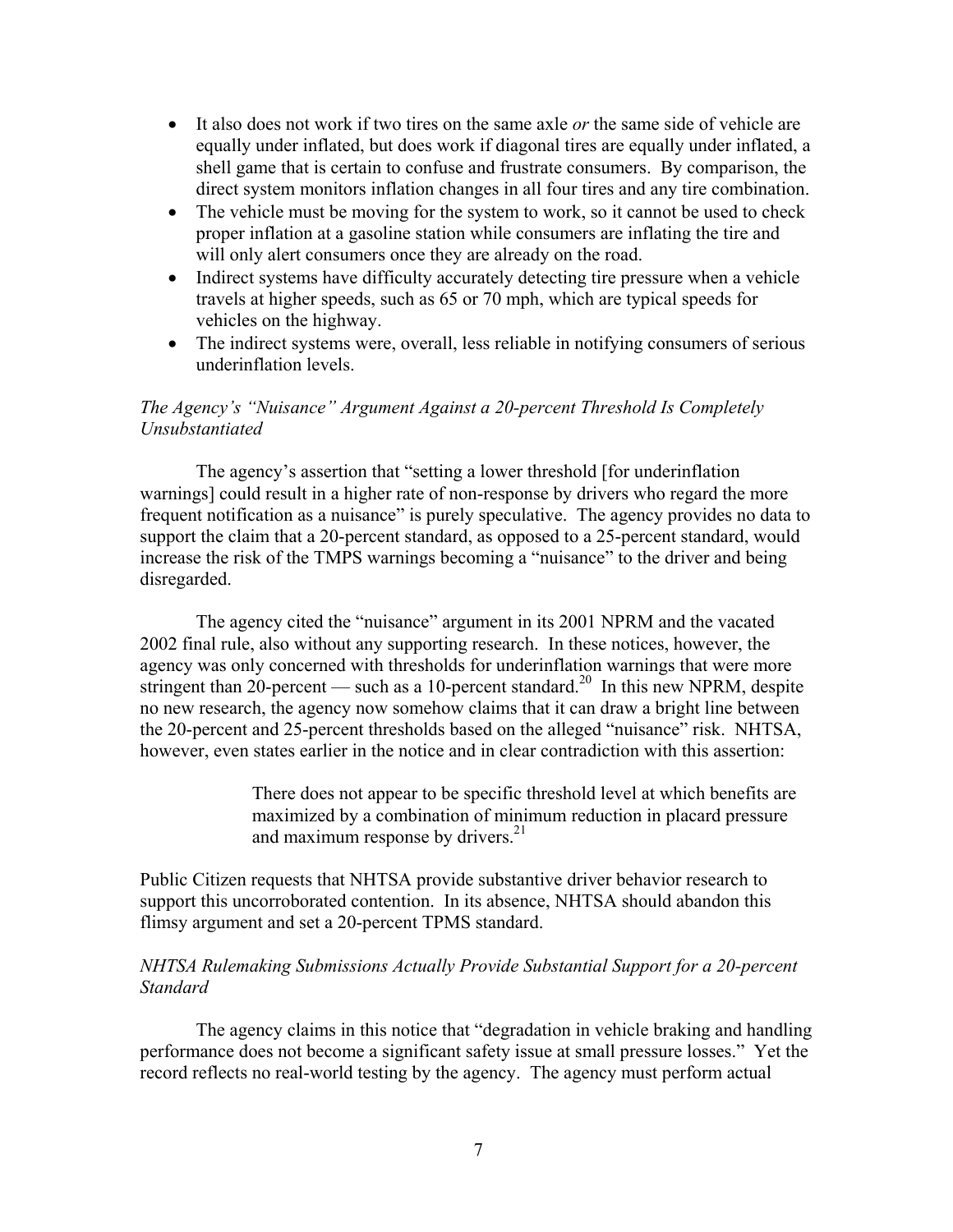vehicle testing or its claim that 20-percent tire underinflation has no significant impact on vehicle handling is purely speculative.

Despite NHTSA's claim that "small pressure loss" is not important, the agency frequently cites tire underinflation as a significant risk factor for rollover crashes.<sup>22</sup> Moreover, in its 2001 NPRM the agency clearly favored the 20-percent option and cited its many advantages compared to a 25-percent option. NHTSA cited data provided by Goodyear showing that if vehicles had proper tire inflation compared to 20 percent underinflation, average stopping distance across all speeds and conditions would decline, reducing the number of crashes involving braking vehicles and reducing the impact speed of those braking-related crashes that occur.<sup>23</sup>

NHTSA estimated in the 2001 NPRM that preventing 20-percent or greater underinflation of vehicle tires would annually save 79 lives and prevent or reduce in severity 10,635 nonfatal injuries. A tire warning system that did not alert the driver until 25-percent underinflation, by contrast, would save an estimated 49 lives and prevent and reduce in severity only  $6,585$  nonfatal injuries.<sup>24</sup> The 20-percent standard would reduce fatalities and injuries by about 40 percent more than a 25-percent standard. That is clearly a significant safety discrepancy. In addition, the Goodyear data indicated that a 20-percent instead of 25-percent standard would provide greater savings due to increase vehicle fuel efficiency and greater tire longevity.<sup>25</sup>

Moreover, a 136-page technical report by NHTSA drafted by three agency experts and ten other advisors, who conducted extensive testing of both systems, corroborated the agency's preference in 2001 for direct measuring systems:

> Through its testing, NHTSA found that systems that use sensors to directly measure tire pressure (pressure-sensor based systems) were better able to detect underinflation, had more consistent warning thresholds, and were quicker to provide underinflation warnings than the systems that infer tire pressure from monitoring wheel speeds (wheel-speed based [or "indirect"] systems). $^{26}$

In the new 2004 notice, the agency offers further support for the 20-percent standard when it cites its March 2002 Final Economic Assessment of tire pressure monitoring options, noting:

> We note that a 20 percent 4-tire option was examined in the March 2002 analysis, and that the total benefit for the 20 percent threshold was about 15 percent higher than from the 25 percent threshold.<sup>27</sup>

NHTSA then attempts to disqualify its own assessment results because the assessment "assumed the same level of driver response for both thresholds" and because a more stringent standard may "limit technology and discourage innovation."<sup>28</sup> Both assertions are flawed.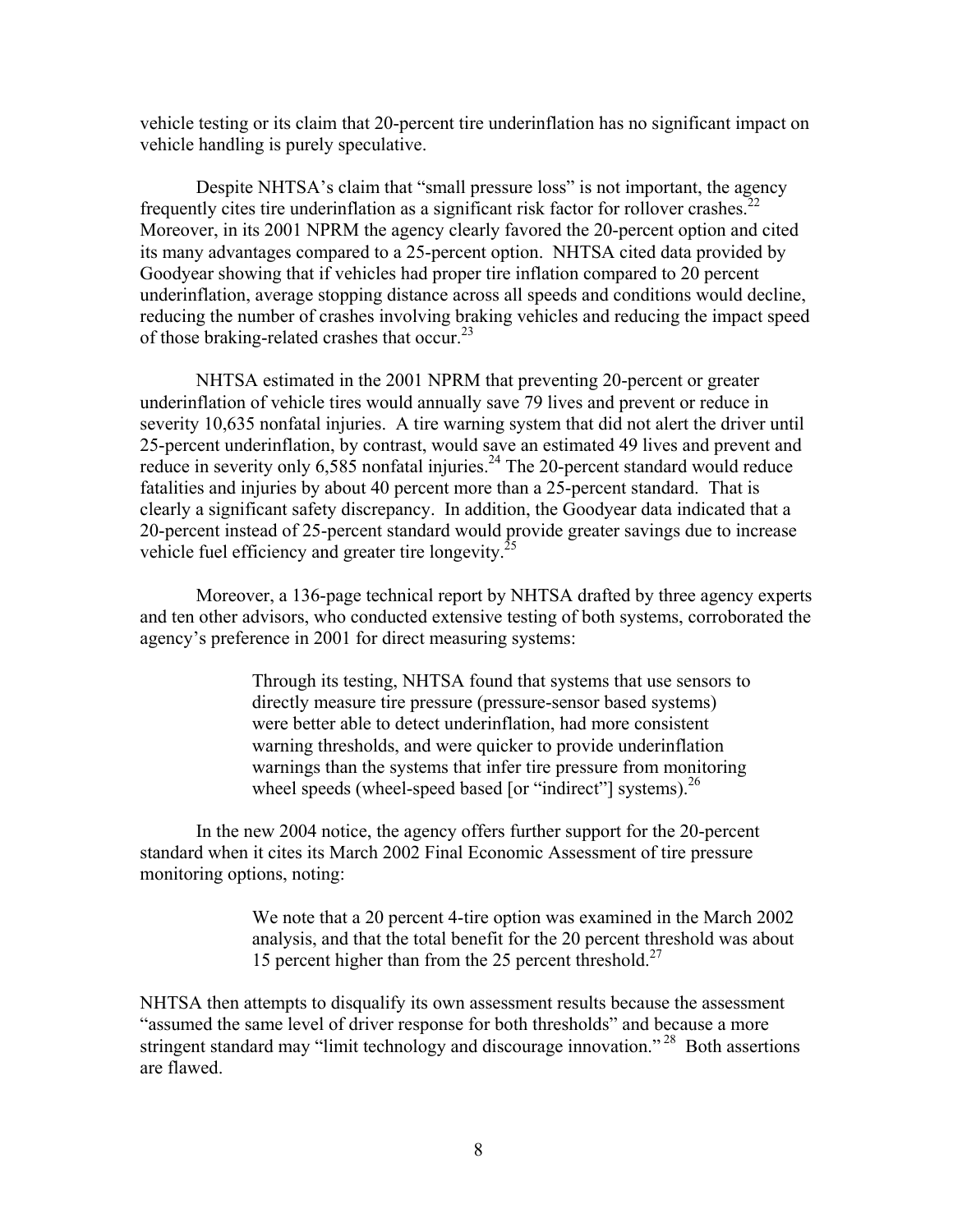First, as noted above, the agency has never provided any research demonstrating different driver response rates for different underinflation warning thresholds. Furthermore, the agency states earlier in the notice that "[t]here does not appear to be a specific threshold at which benefits are maximized by a combination of minimum reduction in placard pressure and maximum response by drivers."<sup>29</sup>

Second, NHTSA provides no data suggesting that setting a more stringent underinflation threshold would "limit technology and discourage innovation." This unsubstantiated, half-baked argumentation mimics the case made by the agency in *Public Citizen v. Mineta* for adopting a safety standard that gives automakers the option to install indirect TPMSs. That reasoning was specifically rejected by the Court:

> [T]he agency's innovation argument focuses exclusively on the future of indirect and hybrid systems, but neglects the future of direct systems. While the agency predicts that hybrid systems could be developed and that the performance of indirect systems could be enhanced, it ignores the possibility that the costs of direct systems could be reduced.<sup>30</sup>

 There is good evidence, in fact, that the costs of direct TPMSs are declining. In its 2002 final rule, NHTSA noted that direct TPMS maintenance costs could be significantly reduced "if manufacturers could mass produce a direct TPMS that did not require the pressure sensors to be replaced when the batteries are depleted."<sup>31</sup> A number of manufacturers, including IQ-mobil Electronics of Germany and ETV Corporation Pty. Limited of Britain<sup>32</sup>, offer battery-less direct TPMSs, suggesting that the capacity for the mass production of such systems already exists.

#### *When Safety and Cost Are Weighed, the Agency Must Give Extra Weight to Safety*

When cost and safety are in balance, NHTSA is obligated by law to give extra weight to safety, and it is contrary to the agency's mandate that it lower the threshold of acceptable risk simply in order to accommodate an inferior safety technology that may be slightly less costly. Allowing a 25-percent underinflation warning threshold permits more manufacturers to be accommodated at the direct expense of motorist safety, and the Court in *Public Citizen v. Mineta* specifically chastised the agency for such neglect of its responsibility under the law: "[T]he lower price of such a [less effective TPMS] system, alone, would not justify adoption of an even less rigorous TPMS standard.<sup>333</sup>

 While NHTSA was instructed in the case of *Motor Vehicle Mfrs. Ass'n v. State Farm Mut. Auto. Ins. Co.* to consider costs in addition to benefits of a rulemaking, the Court made it clear that "Congress intended safety to be the pre-eminent factor under the [National Traffic and Motor Vehicle Safety] Act." 34 Citing this case, the Court in *Public Citizen v. Mineta* rejected the agency's largely inconsistent and *a priori* rationale for lowering TPMS safety requirements to permit the use of indirect TMPSs for compliance with the standard: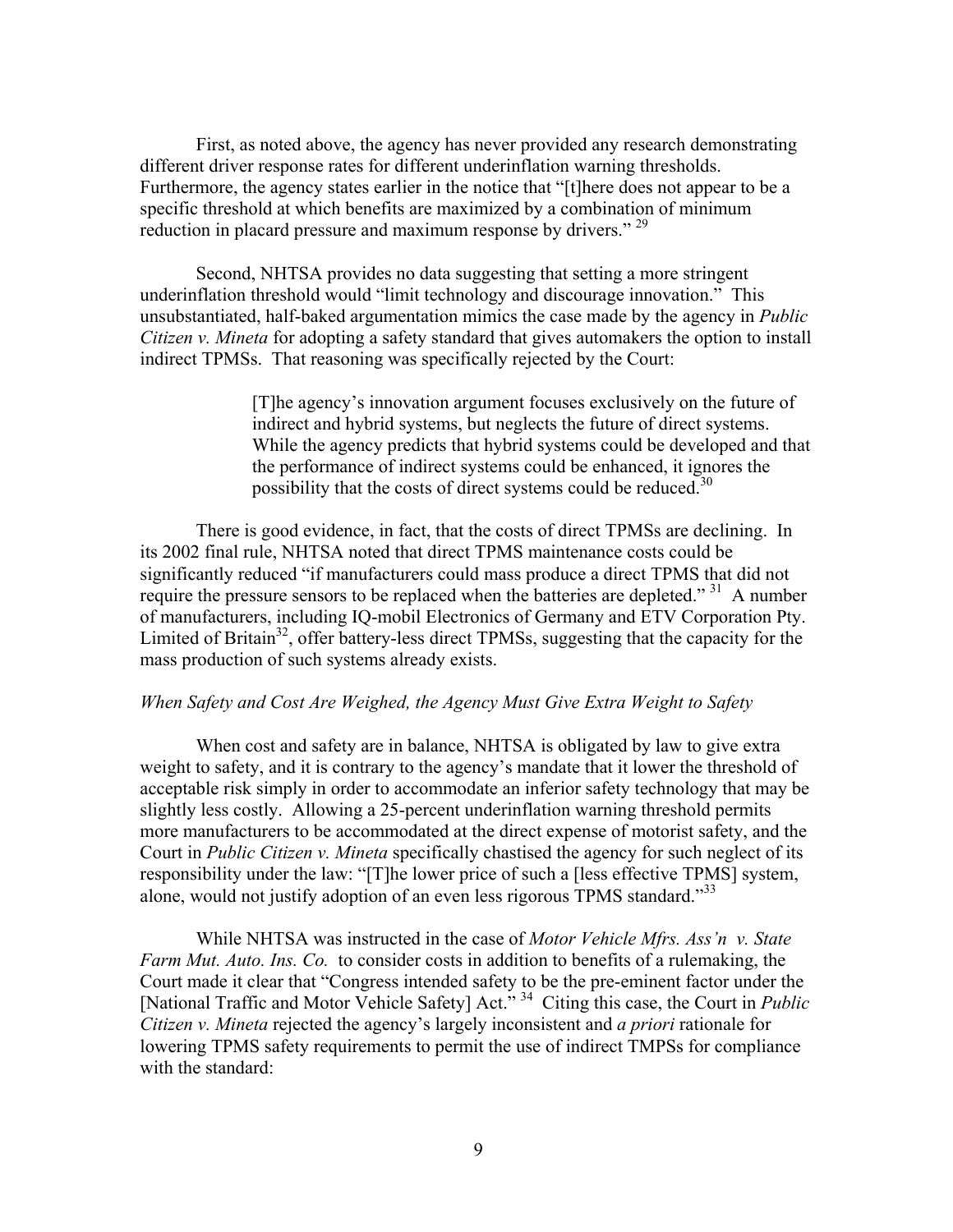State Farm instructs the agency to place a thumb on the safety side of the scale. Yet we have searched the rulemaking record here in vain for some "rational connection between the facts found and the choice made."  $35$ 

Unfortunately, again in this new proposed TPMS rulemaking, we see a similar failure of the agency to logically draw upon the facts in the record — that direct TPMSs offer clearly superior safety benefits compared to indirect TPMSs, and at a reasonable cost and consequently propose a feasible standard that would save the most lives.

### *Conclusion*

 Public Citizen has always seen a tire pressure monitoring standard as a significant opportunity for the agency to improve safety, as well as raise vehicle fuel efficiency and extend tire longevity. We are very concerned, however, by the agency's continued effort to craft a rule that lowers the safety bar in order to accommodate the manufacturers of inferior indirect TPMSs — at the direct expense of the safety of the motoring public. We ask that the agency reconsider many elements of the proposed standard discussed in these comments to the docket and issue a final rule that truly maximizes its safety benefits.

- **Telltales for Warning Tire Underinflation and TPMS Malfunction Should Be Separate:** A combined underinflation and malfunction indicator could confuse some motorists and slow down reaction time in potentially dangerous crash avoidance situations.
- **TPMS Warning Indicators for Underinflation and Malfunction Should Flash**  When Indicating a Problem: A flashing malfunction indicator would be more likely to be associated with danger by the driver than a continuously illuminated indicator. Moreover, a flashing indicator can provide improved information, such as by flashing faster as underinflation becomes more critical.
- **TPMS Should Detect and Indicate Underinflation Promptly Regardless of Driving Conditions:** TPMS should be able to detect tire underinflation and indicate the problem on the underinflation telltale within one minute so as to provide the driver with sufficient warning before vehicle crash avoidance capabilities are compromised. Moreover, TPMS should be required to function regardless of vehicle speed or special driving conditions.
- **TPMS Should Operate on All OEM Replacement and Full-sized Spare Tires:** Vehicles require several sets of replacement tires throughout their lifetime. In addition, lacking any particular disincentive, drivers may drive for long periods on a full-sized spare tire after making use of it.
- **The TPMS Underinflation Threshold Should Be Set at 20-percent Underinflation:** Data presented by NHTSA has shown that a 20-percent standard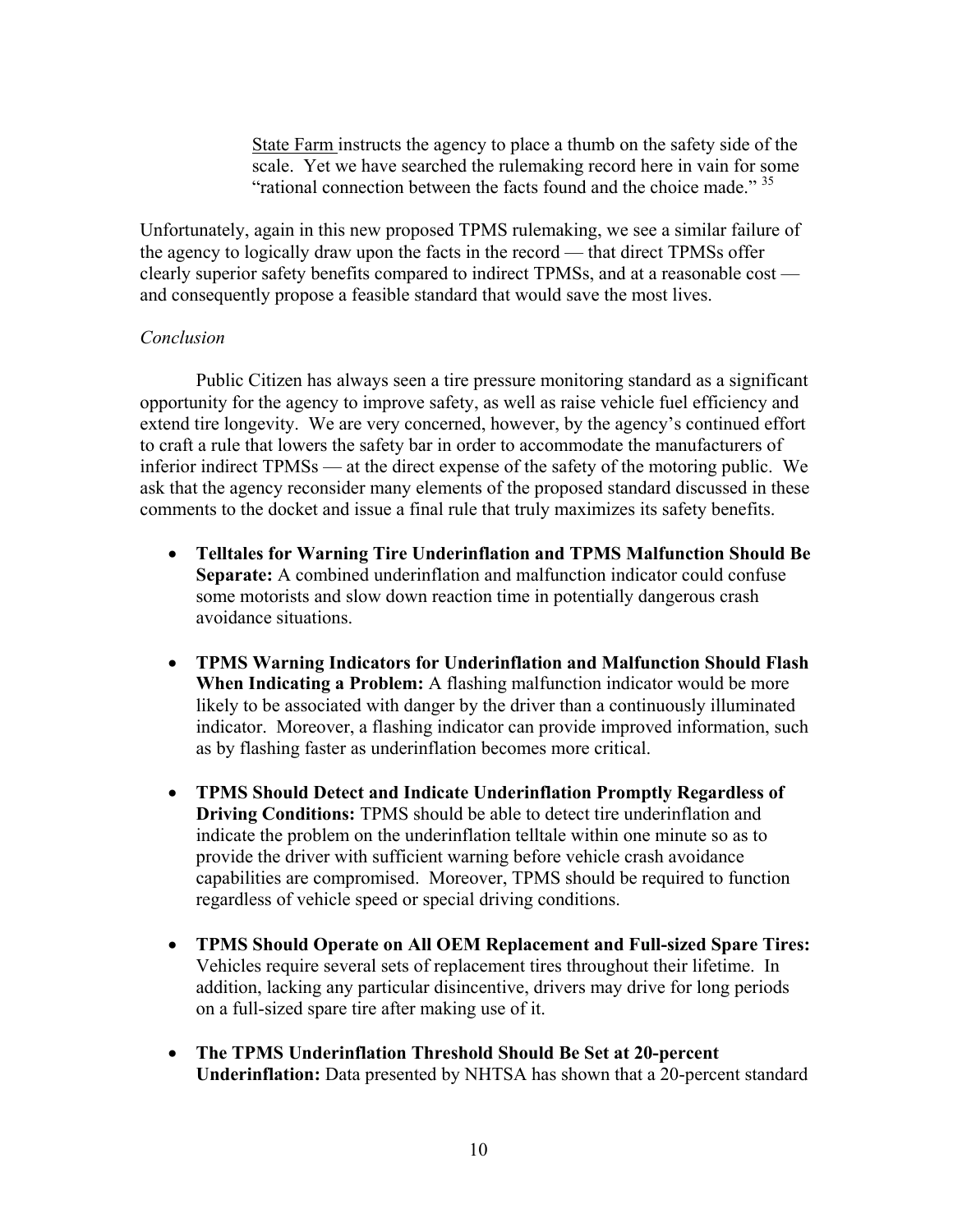would reduce fatalities and injuries by about 40 percent more than would a 25 percent standard. Moreover, the standard would provide greater gains in tire longevity and fuel efficiency. A 20-percent TPMS standard is easily achieved by affordable direct TPMS technology.

Thank you for your consideration of our comments.

Sincerely,

 Joan Claybrook President, Public Citizen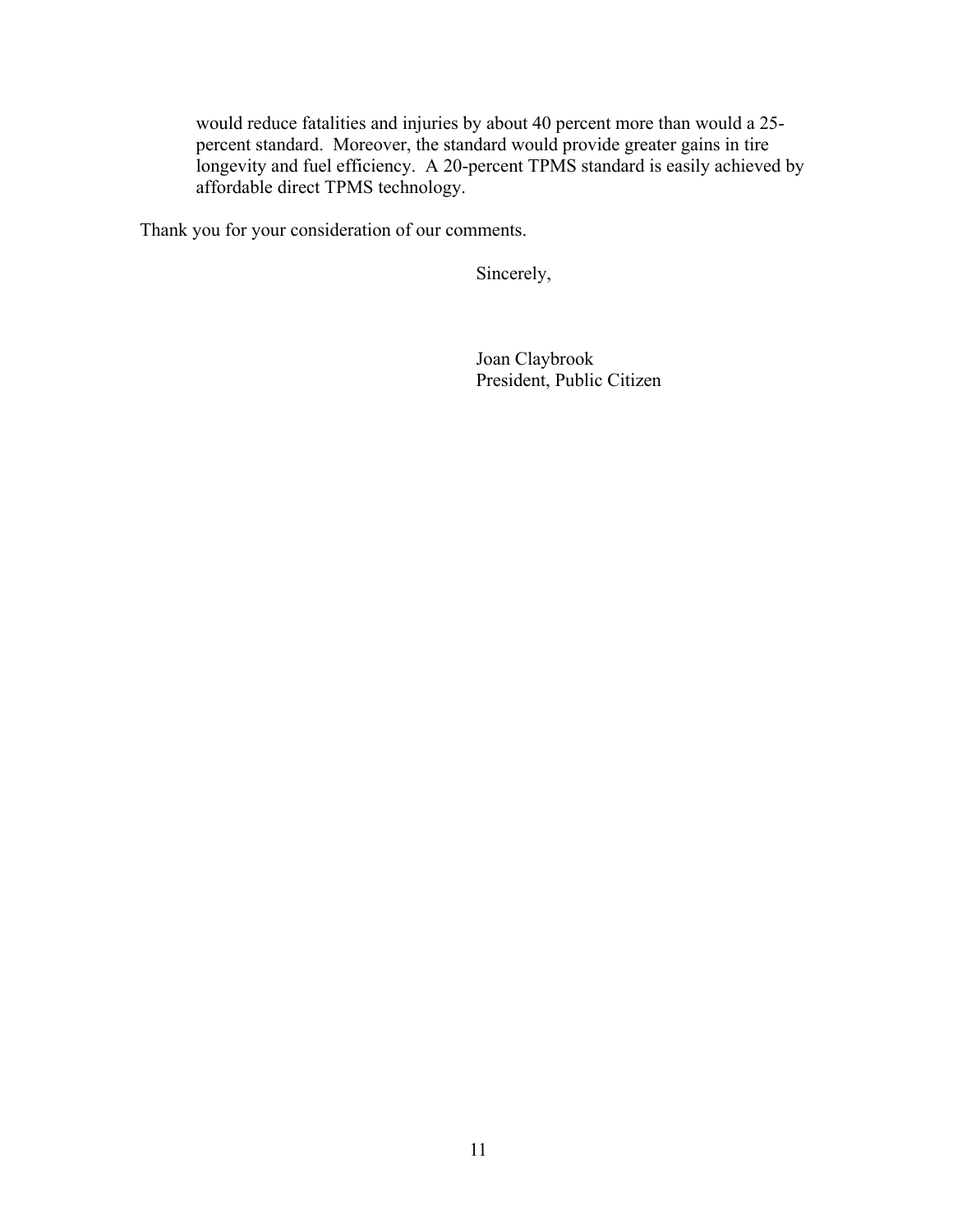#### **END NOTES**

 $\overline{a}$ 

<sup>1</sup> National Center for Statistics and Analysis, Tire Pressure Special Study, August 2001, DOT HS 809 315 (Methodology); DOT HS 316 (Interview Data); DOT HS 317 (Vehicle Observation Data). As part of this four-part study, NHTSA also conducted extensive surveys at 336 gasoline stations throughout the U.S., *see*  Kristin Thiriez (NHTSA Engineer) and Rakesh Subramanian (NHTSA Mathematical Analyst), Tire Pressure Special Study, October 2001, DOT HS 809 359 (Using sample of 10,900 observations of tire pressure of all four tires on vehicle); *see also* Frank Swoboda, "Inaccurate Tire Gauges Can Be a Matter of Safety," *The Washington Post*, Dec. 4, 2001.

 $2$  Tire Pressure Monitoring Systems: Controls and Displays, Notice of Proposed Rulemaking, 66 FR 38982, July 26, 2001.

<sup>3</sup> Kristin Thiriez (NHTSA Engineer) and Rakesh Subramanian (NHTSA Mathematical Analyst), Tire Pressure Special Study, October 2001, DOT HS 809 359.

<sup>4</sup> National Center for Statistics and Analysis, Tire Pressure Special Study, August 2001, DOT HS 317 (Vehicle Observation Data).

5 Frank Swoboda, "Inaccurate Tire Gauges Can Be a Matter of Safety," *The Washington Post*, Dec. 4, 2001.

<sup>6</sup> Preliminary Analysis of Findings, 2001 NASS Tire Pressure Special Study, Aug. 3, 2001, Docket No. NHTSA-2000-8572-74.

<sup>7</sup> Preliminary Analysis of Findings, 2001 NASS Tire Pressure Special Study, Aug. 3, 2001, Docket No. NHTSA-2000-8572-74*.* <sup>8</sup>

<sup>8</sup> Statistical evidence collected by the agency suggests that this is quite possible, as 85 percent of drivers of the 11,530 vehicles surveyed were "concerned about maintaining proper tire inflation." *See* Preliminary Analysis of Findings, 2001 NASS Tire Pressure Special Study, Aug. 3, 2001, Docket No. NHTSA-2000- 8572-74.

<sup>9</sup> Tire Pressure Monitoring Systems: Controls and Displays, Final Rule, 69 FR 55896, September 16, 2004, at 69 FR 55908.

<sup>10</sup> Comments of ETV Corporation Pty Limited, Nov. 4, 2004, Docket No. NHTSA-2004-19054-26. <sup>11</sup> Documents submitted to the National Highway Traffic Safety Administration by the Rubber Manufacturers Association at an *ex parte* meeting, Aug. 20, 2004, Docket NHTSA-2000-8572-324

<sup>12</sup> Tire Pressure Monitoring Systems: Controls and Displays, Notice of Proposed Rulemaking, 66 FR 38982, July 26, 2001, at 38993

<sup>13</sup> Tire Pressure Monitoring Systems: Controls and Displays, Final Rule [later vacated], 67 FR 38704, June 5, 2002, at 38739.

<sup>14</sup> "Tire Safety: Everyone Rides on It," Brochure, National Highway Traffic Safety Administration, http://www.nhtsa.dot.gov/cars/rules/TireSafety/ridesonit/brochure.html<br><sup>15</sup> Tire Pressure Monitoring Systems: Controls and Displays, Final Rule, 69 FR 55896, September 16,

2004, at 55925.

<sup>16</sup> Comments of the Rubber Manufacturers Association, Nov. 10, 2004, Docket No. NHTSA-2004-19054-10.

<sup>17</sup> According to NHTSA, in 2003 the average tire lifespan was  $46,300$  miles  $/ 3.8$  years. Meanwhile, new passenger cars and light trucks are expected to have median service life of 16 years. That would mean an average of 3-4 tire changes in a vehicle's lifetime. For tire lifetime information, *see:* MacIsaac, James D., National Highway Traffic Safety Administration, "Interim Update – NHTSA Tire Aging Test Development Project," SAE Government/Industry Conference, Washington, D.C., May 12, 2004; for vehicle lifetime information, *see:* "Draft Technology and Cost Assessment for Proposed Regulations to Reduce Vehicle Climate change Emissions Pursuit to AB 1493," Air Resources Board, California Environmental Protection Agency.

<sup>18</sup> Tire Pressure Monitoring Systems: Controls and Displays, Final Rule, 69 FR 55896, September 16, 2004, at 55897.

<sup>19</sup> Tire Pressure Monitoring Systems: Controls and Displays, Final Rule [later vacated], 67 FR 38704, June 5, 2002, at 38718.